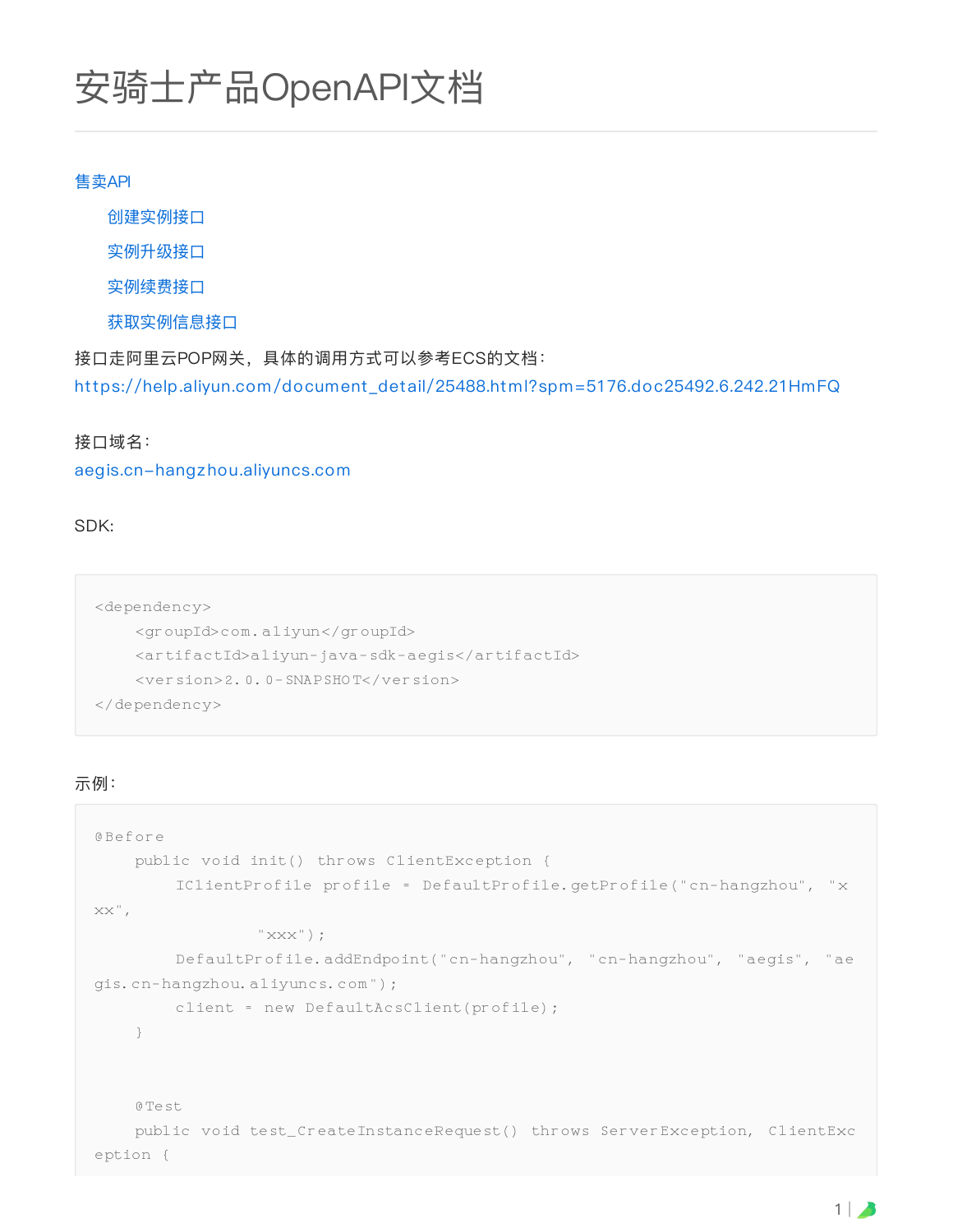```
CreateInstanceRequest request = new CreateInstanceRequest();
        request.setDuration(1);
        request.setPricingCycle("Month");
        request.setVersionCode(1);
        request.setVmNumber(3);
        request.setClientToken(UUID.randomUUID().toString());
        request.setAutoRenewDuration(0);
        request.setIsAutoRenew(false);
        CreateInstanceResponse result = client.getAcsResponse(request);
        System.out.println(JSON.toJSONString(result));
    }
    @Test
   public void test_UpgradeRequest() throws ServerException, ClientException
{
        UpgradeInstanceRequest request = new UpgradeInstanceRequest();
        request.setInstanceId("xxx");
        request.setVmNumber(4);
        request.setClientToken(UUID.randomUUID().toString());
        request.setVersionCode(2);
        request.setOwnerId(xxx);
        UpgradeInstanceResponse result = client.getAcsResponse(request);
        System.out.println(JSON.toJSONString(result));
    }
```
# 售卖API

# 创建实例接⼝

#### 接口名称

**CreateInstance** 

#### 接口说明

创建实例需要通过实名认证实名认证的可以前往 阿里云官网的用户中心 --》会员信息中进行 实名认证

对于预付款商品,接口会同步扣款, 目前对于单个用户,只能创建一个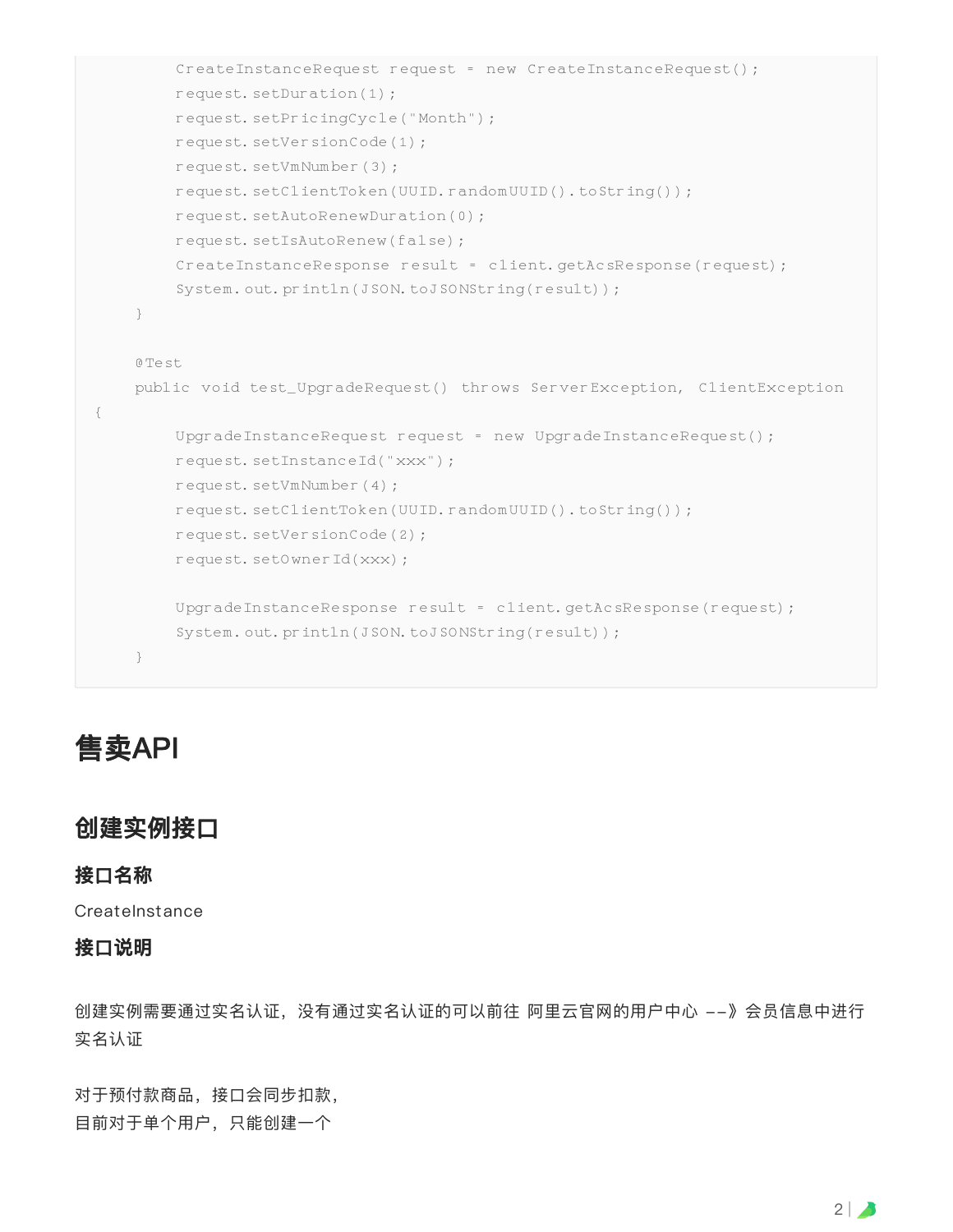#### 输⼊参数

字段说明

| 字段                 | 类型             | 是否可选 | 说明                                                                   |
|--------------------|----------------|------|----------------------------------------------------------------------|
| Ownerld            | Long           | 必选   | 资源使用者的用户ID,<br>虚商BID模式必传                                             |
| ClientToken        | String         | 必选   | 幂等token                                                              |
| Duration           | Integer        | 必选   | 购买时长                                                                 |
| PricingCycle       | String         | 必选   | 计费周期 Year, Month                                                     |
| VersionCode        | String         | 必选   | 版本编码 4企业版                                                            |
| VmNumber           | Integer        | 必选   | 机器授权数,<br>表示购买的安骑士可以<br>使用的机器的数量,<br>目前限制最多500台,<br>如有更高需求,<br>请联系PD |
| <b>IsAutoRenew</b> | <b>Boolean</b> | 可选   | 是否自动续费,默认否                                                           |
| AutoRenewDuration  | Integer        | 必选   | 自动续费的时长,<br>单位为月,<br>自动续费时必选                                         |

# 返回值

字段说明

| 字段         | 类型     | 说明              |
|------------|--------|-----------------|
| Orderld    | String | 订单id            |
| Instanceld | String | 实例id, 代表安骑士这个服务 |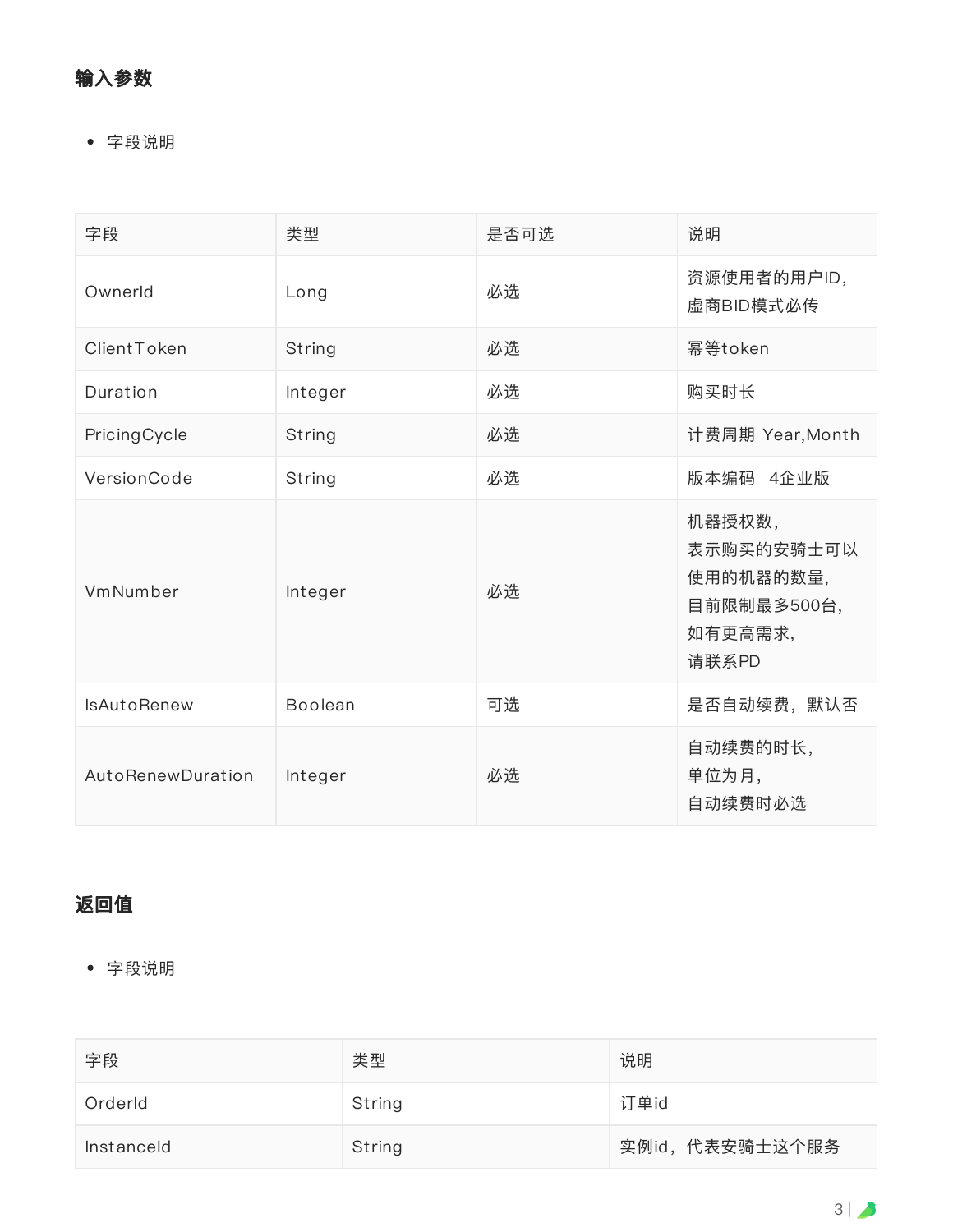| RequestId | String | 请求ID |
|-----------|--------|------|
|-----------|--------|------|

错误码说明

# 实例升级接口

## 接口名称

UpgradeInstance

#### 接口说明

升级实例配置,只能往上升。

## 输⼊参数

字段说明

| 字段          | 类型      | 是否可选 | 说明                               |
|-------------|---------|------|----------------------------------|
| Ownerld     | Long    | 必选   | 资源使用者的用户ID,<br>虚商BID模式必传         |
| Instanceld  | String  | 必选   | 升级的资源实例ID                        |
| ClientToken | String  | 必选   | 幂等token                          |
| VersionCode | String  | 必选   | 4企业版<br>版本编码                     |
| VmNumber    | Integer | 必选   | 机器授权数,<br>表示购买的安骑士可以<br>使用的机器的数量 |

## 返回值

字段说明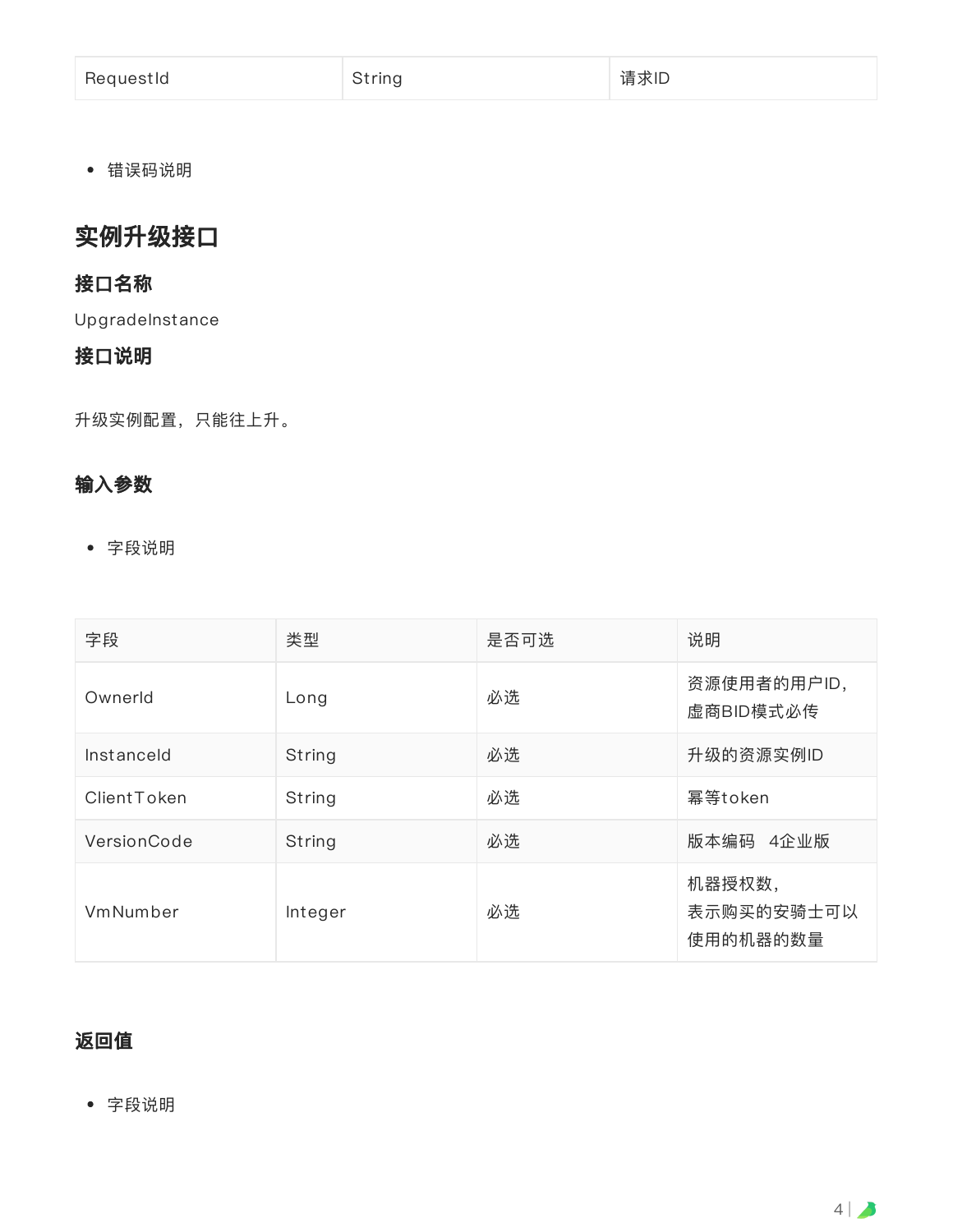| 字段        | 类型     | 说明   |
|-----------|--------|------|
| Orderld   | String | 订单id |
| RequestId | String | 请求ID |

错误码说明

# 实例续费接口

#### 接口名称

**RenewInstance** 

## 接口说明

⼀个实例续费,续费的开始时间,以当前实例的到期时间为准。被续费的实例必须是为释放的。

## 输⼊参数

字段说明

| 字段           | 类型      | 是否可选 | 说明                                          |
|--------------|---------|------|---------------------------------------------|
| Ownerld      | Long    | 必选   | 资源使用者的用户ID,<br>虚商BID模式必传                    |
| Instanceld   | String  | 必选   | 续费的资源实例ID                                   |
| ClientToken  | String  | 必选   | 幂等token                                     |
| Duration     | Integer | 必选   | 续费时长                                        |
| PricingCycle | String  | 必选   | 计费周期<br>Year, Month, Day, Hou<br>r          |
| VmNumber     | Integer | 必选   | 账号下面当前ECS的台<br>数,<br>此参数必须为当前用户<br>的实际ECS台数 |

5 |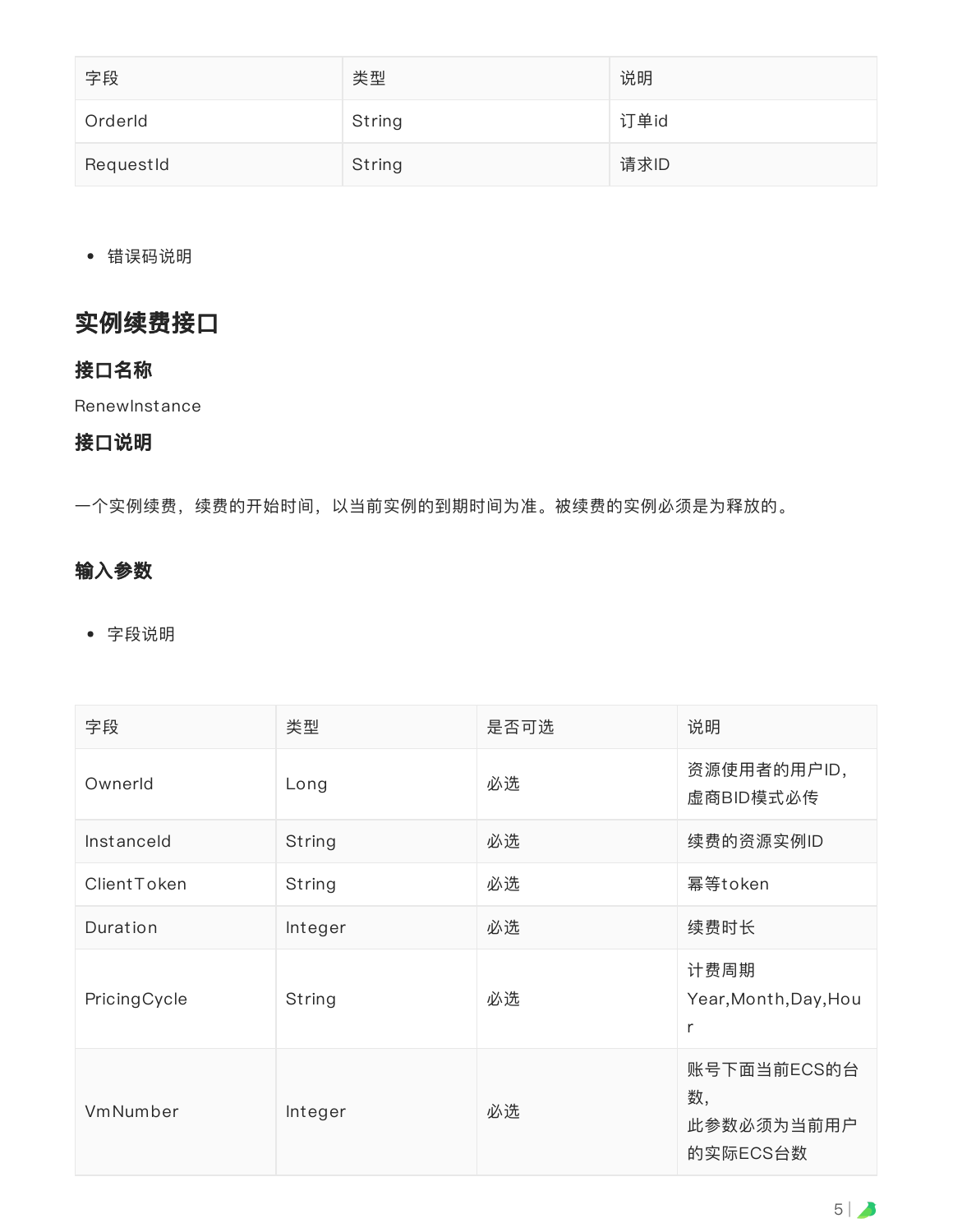## 返回值

字段说明

| 字段        | 类型     | 说明   |
|-----------|--------|------|
| Orderld   | String | 订单id |
| RequestId | String | 请求ID |

错误码说明

# 获取实例信息接口

#### 接口名称

**GetSummary** 

#### 接口说明

获取购买的实例信息,包括实例Id,服务器的台数。

#### 输⼊参数

字段说明

| 字段      | 类型   | 是否可选 | 说明                       |
|---------|------|------|--------------------------|
| Ownerld | Long | 必选   | 资源使用者的用户ID,<br>虚商BID模式必传 |

## 返回值

字段说明